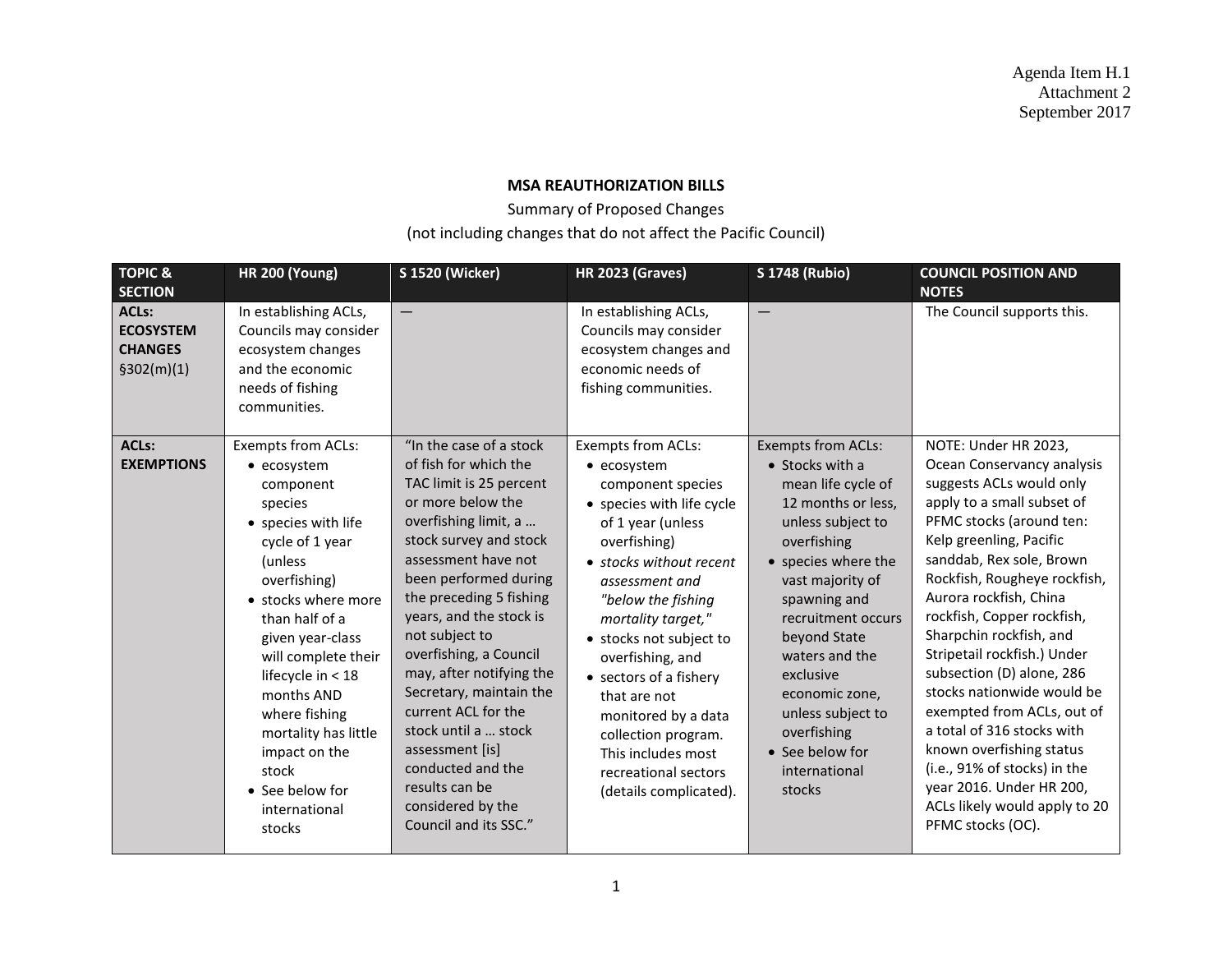| <b>TOPIC &amp;</b>                                                                                                               | <b>HR 200 (Young)</b>                                                                                                                                                                                                                                                                                                                                                                                                                                                                                                                                                                                                                | <b>S 1520 (Wicker)</b> | <b>HR 2023 (Graves)</b>                                                                                                                                                                                                                           | <b>S 1748 (Rubio)</b> | <b>COUNCIL POSITION</b>                                                                                                                                                                                                           |
|----------------------------------------------------------------------------------------------------------------------------------|--------------------------------------------------------------------------------------------------------------------------------------------------------------------------------------------------------------------------------------------------------------------------------------------------------------------------------------------------------------------------------------------------------------------------------------------------------------------------------------------------------------------------------------------------------------------------------------------------------------------------------------|------------------------|---------------------------------------------------------------------------------------------------------------------------------------------------------------------------------------------------------------------------------------------------|-----------------------|-----------------------------------------------------------------------------------------------------------------------------------------------------------------------------------------------------------------------------------|
| <b>SECTION</b>                                                                                                                   |                                                                                                                                                                                                                                                                                                                                                                                                                                                                                                                                                                                                                                      |                        |                                                                                                                                                                                                                                                   |                       | <b>AND NOTES</b>                                                                                                                                                                                                                  |
| <b>ACLs:</b><br><b>INTERNATIONAL</b><br><b>FISHERIES</b><br>\$302(m)(1)                                                          | ACLs may take into account:<br>• Management measures under<br>international agreements in which the<br>US participates.<br>• Fishing for the species outside the EEZ<br>and the life-history characteristics of<br>the species that are not subject to the<br>jurisdiction of the Council.<br>No ACL is required for transboundary<br>stocks where activities by another<br>country may hinder U.S. conservation<br>efforts, when there is no informal<br>agreement.<br>If an ACL is developed for that species, it<br>shall take into account fishing outside the<br>EEZ that is not subject to the jurisdiction<br>of the Council. |                        | $\overline{\phantom{0}}$                                                                                                                                                                                                                          | Same as HR 200.       | The Council has<br>expressed support for<br>these provisions in the<br>past. The implications<br>of the "no informal<br>agreement" wording<br>are unclear. This<br>maybe targeted at<br>another fishery in a<br>different region. |
| <b>ACLs:</b><br><b>STOCK</b><br><b>COMPLEXES</b><br>\$302(m)(4)                                                                  | Would state that councils<br>can establish ACLs for<br>stock complexes, and ACLs<br>for "each year in any<br>continuous period that is<br>not more than three years<br>in duration."                                                                                                                                                                                                                                                                                                                                                                                                                                                 | Same as HR 200.        | Same as HR 200.                                                                                                                                                                                                                                   |                       | The Council supports<br>this.                                                                                                                                                                                                     |
| <b>ACLs:</b><br><b>RECREATIONAL</b><br><b>FISHERIES (see</b><br>also "RECREA-<br><b>TIONAL</b><br><b>FISHERIES")</b><br>\$407(d) |                                                                                                                                                                                                                                                                                                                                                                                                                                                                                                                                                                                                                                      | Same as HR 2023        | Deletes this section, which<br>requires GMFMC to establish<br>separate red snapper quotas for<br>recreational and commercial<br>sectors. Appears to be related to<br>effort (in other sections) to<br>exempt recreational fisheries<br>from ACLs. | n/a                   |                                                                                                                                                                                                                                   |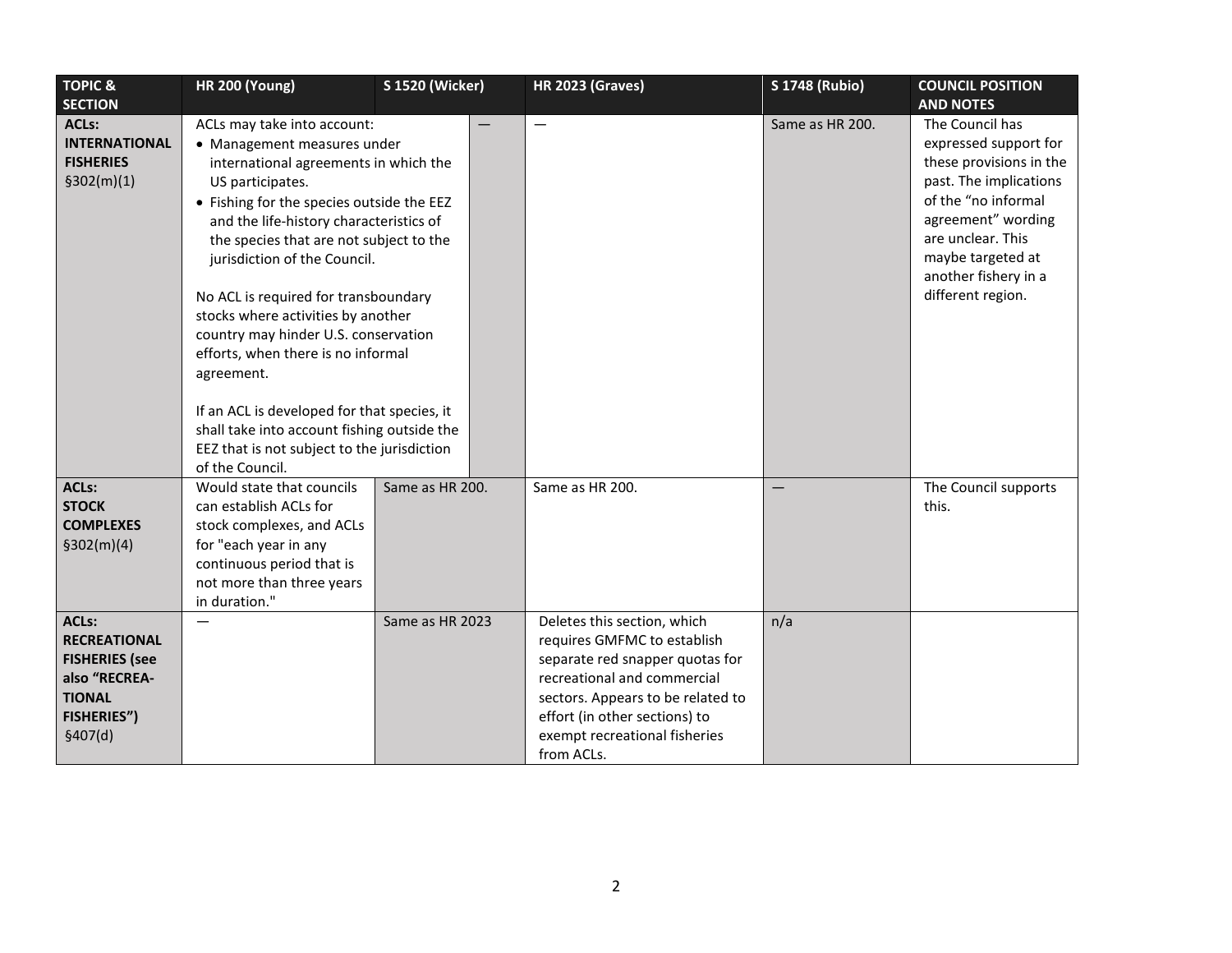| <b>TOPIC &amp;</b>                                                        | <b>HR 200 (Young)</b>                                                                                                                                                                                                                                                                                                                                                                        | <b>S 1520 (Wicker)</b>                                  | <b>HR 2023 (Graves)</b>                                                                                                                                                                                                                                                                                                                                                                                                                                                                          | <b>S 1748 (Rubio)</b>                                                                                                                                                                                                                                                                | <b>COUNCIL POSITION</b>                                                                                                                        |
|---------------------------------------------------------------------------|----------------------------------------------------------------------------------------------------------------------------------------------------------------------------------------------------------------------------------------------------------------------------------------------------------------------------------------------------------------------------------------------|---------------------------------------------------------|--------------------------------------------------------------------------------------------------------------------------------------------------------------------------------------------------------------------------------------------------------------------------------------------------------------------------------------------------------------------------------------------------------------------------------------------------------------------------------------------------|--------------------------------------------------------------------------------------------------------------------------------------------------------------------------------------------------------------------------------------------------------------------------------------|------------------------------------------------------------------------------------------------------------------------------------------------|
| <b>SECTION</b>                                                            |                                                                                                                                                                                                                                                                                                                                                                                              |                                                         |                                                                                                                                                                                                                                                                                                                                                                                                                                                                                                  |                                                                                                                                                                                                                                                                                      | <b>AND NOTES</b>                                                                                                                               |
| <b>ALLOCATION IN</b><br><b>MIXED-USED</b><br><b>FISHERIES</b>             | $\overbrace{\phantom{12322111}}$                                                                                                                                                                                                                                                                                                                                                             | <b>Essentially the</b><br>same as HR 2023.              | Would provide for a NAS study of<br>whether MRIP is compatible with<br>the needs of in-season<br>management and whether<br>recreational sectors should use<br>ACLs (applies to all Councils).<br>Would require Secretary to<br>report on the study, with<br>recommendations for improving<br>MRIP. (This provision is likely<br>intended to build a factual record<br>to support the position that<br>recreational fisheries should not<br>be managed with ACLs and<br>accountability measures.) | Calls for the<br><b>National Academy</b><br>of Sciences to<br>study allocation in<br>mixed-use fisheries<br>in the South<br><b>Atlantic and Gulf</b><br>regions.                                                                                                                     | The Council has not<br>discussed this.                                                                                                         |
| <b>ALTERNATIVE</b><br><b>MANAGEMENT</b><br><b>MEASURES</b><br>§302(h)(8)* | Councils may use "alternative<br>fishery management measures<br>in a recreational fishery (or the<br>recreational component of a<br>mixed-use fishery) in<br>developing a fishery<br>management plan, including<br>extraction rates, fishing<br>mortality targets, and harvest<br>control rules, in developing a<br>fishery management plan, plan<br>amendment, or proposed<br>regulations." | Same as HR<br>2023 except<br>for report to<br>Congress. | Same as HR 200, but adds<br>traditional and cultural practices<br>of native communities. Such<br>approaches currently allowed,<br>but main feature seems to be a<br>lack of hard cap on catch.<br>Unlike S 1520, calls for Commerce<br>to submit a report summarizing<br>the alternative fishery<br>management measures each<br>Council plans to implement in<br>mixed-use fisheries.                                                                                                            | Essentially the same as<br>HR 200. Councils may<br>use "alternative fishery<br>management measures<br>in a recreational fishery<br>(or the recreational<br>component of a mixed-<br>use fishery), including<br>extraction rates, fishing<br>mortality, and harvest<br>control rules" | This was included<br>in the 2014<br>Begich/Rubio<br>discussion draft.<br>There were<br>concerns that this<br>provision was too<br>vague.       |
| <b>CAPITAL</b><br><b>CONSTRUCTION</b><br><b>FUNDS</b>                     |                                                                                                                                                                                                                                                                                                                                                                                              | $\overline{\phantom{0}}$                                |                                                                                                                                                                                                                                                                                                                                                                                                                                                                                                  | <b>Makes fisheries</b><br>facilities (such as<br>processors) and<br>aquaculture<br>facilities eligible for<br>capital<br>construction funds.                                                                                                                                         | The Council has not<br>specifically addressed<br>this issue, which was<br>included in the Begich<br>discussion draft in the<br>113th Congress. |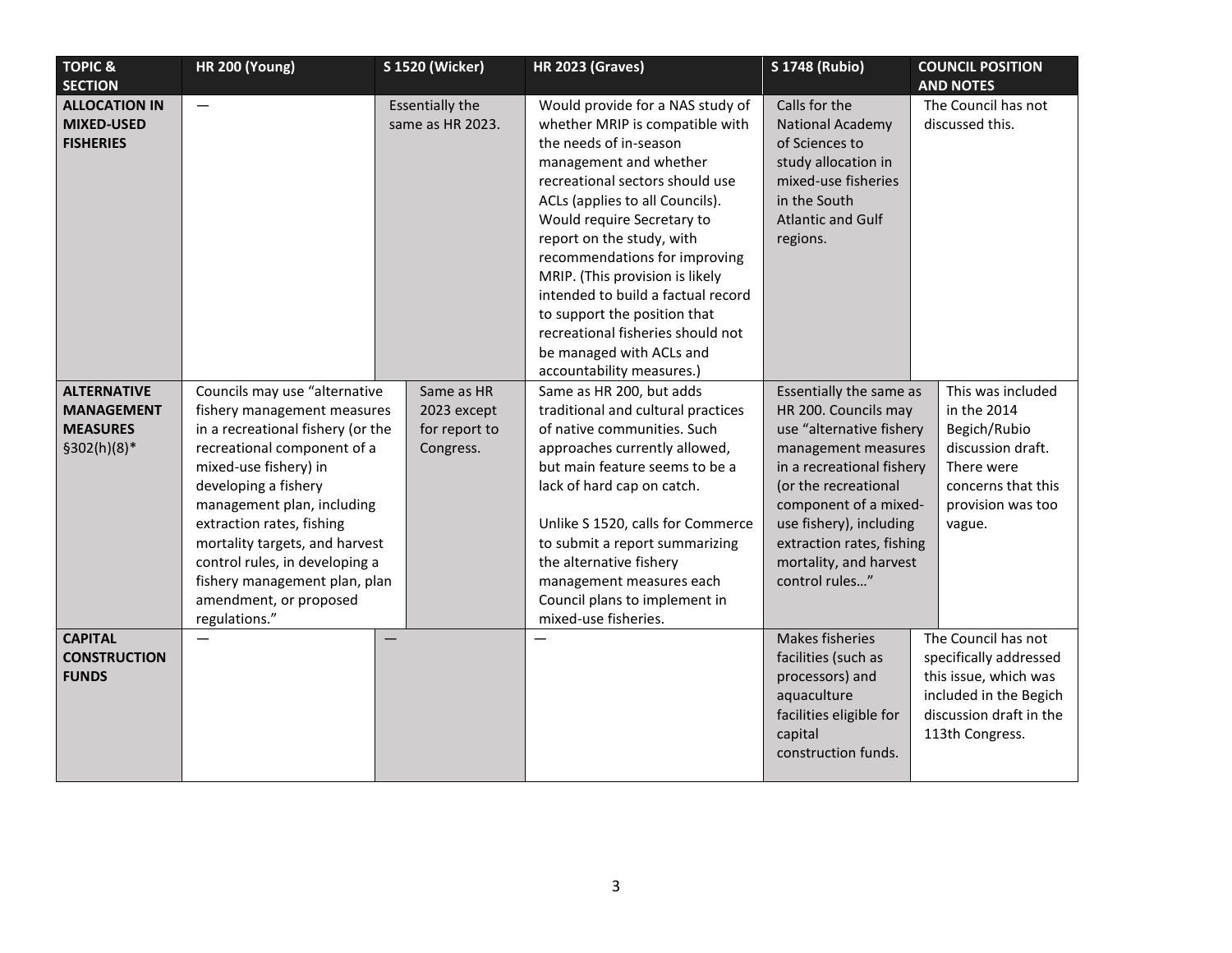| <b>TOPIC &amp;</b>                                                  | <b>HR 200 (Young)</b>                                                                                                                                                                                                                                                                                                                                                                                                                                                                                                                                                                                                                                                                                                                                                             | <b>S 1520 (Wicker)</b> |                     | <b>HR 2023 (Graves)</b>                                                                                                                                                                                                                                                                                                                                                                                                                                                                                                                                                                                                                                         | <b>S 1748 (Rubio)</b>                                                                                                                                                                                                                                                                                                                                                                                                                                                                | <b>COUNCIL POSITION</b><br><b>AND NOTES</b>                                                                                                                                        |
|---------------------------------------------------------------------|-----------------------------------------------------------------------------------------------------------------------------------------------------------------------------------------------------------------------------------------------------------------------------------------------------------------------------------------------------------------------------------------------------------------------------------------------------------------------------------------------------------------------------------------------------------------------------------------------------------------------------------------------------------------------------------------------------------------------------------------------------------------------------------|------------------------|---------------------|-----------------------------------------------------------------------------------------------------------------------------------------------------------------------------------------------------------------------------------------------------------------------------------------------------------------------------------------------------------------------------------------------------------------------------------------------------------------------------------------------------------------------------------------------------------------------------------------------------------------------------------------------------------------|--------------------------------------------------------------------------------------------------------------------------------------------------------------------------------------------------------------------------------------------------------------------------------------------------------------------------------------------------------------------------------------------------------------------------------------------------------------------------------------|------------------------------------------------------------------------------------------------------------------------------------------------------------------------------------|
| <b>SECTION</b><br><b>COOPERATIVE</b><br><b>RESEARCH</b><br>\$318(a) | Notes that "Fisheries management<br>is most effective when it<br>incorporates information provided<br>by governmental and<br>nongovernmental sources, including<br>State and Federal agency staff,<br>fishermen, fishing communities,<br>universities, and research<br>institutions. As appropriate, such<br>information should be considered<br>the best scientific information<br>available and form the basis of<br>conservation and management<br>measures as required by this Act."<br>Requires Secretary to publish plan<br>for implementing cooperative<br>research program (318(a)).<br>Secretary shall publish guidelines to<br>facilitate greater incorporation of<br>data from non-governmental<br>sources, including fishermen,<br>fishing communities, universities, |                        | Same as HR<br>2023. | Similar to HR 200. The Secretary<br>and SSCs shall develop a report<br>on incorporation of data from<br>nongovernmental sources<br>(fishermen, fishing communities,<br>universities, etc.) into fisheries<br>management decisions. Report to<br>be submitted to Congress within<br>one year after the Act passes.<br>Should identify types of data,<br>especially concerning recreational<br>fishing, that can be used, set<br>standards for its collection and<br>use, provide recommendations<br>for data collection data and use<br>to improve accuracy of stock<br>assessments, and consider<br>establishing a registry of<br>persons submitting data, etc. | Similar to HR 200 and<br>HR 2023.<br>The Secretary and<br>SSCs shall develop a<br>report on facilitating<br>greater incorporation<br>of data, analysis, stock<br>assessments and<br>surveys from<br>nongovernmental<br>sources (fishermen,<br>fishing communities,<br>universities, etc.) into<br>fisheries management<br>decisions. The report<br>is to be submitted to<br>Congress within one<br>year after the Act<br>passes. (Provides<br>much detail on<br>contents of report). | The Council<br>supports the HR<br>200 provisions.<br>There is concern<br>among some<br><b>ENGOs that this</b><br>would weaken<br>require-ments for<br>"best available<br>science." |
|                                                                     | etc. (404(g), new section).                                                                                                                                                                                                                                                                                                                                                                                                                                                                                                                                                                                                                                                                                                                                                       |                        |                     |                                                                                                                                                                                                                                                                                                                                                                                                                                                                                                                                                                                                                                                                 |                                                                                                                                                                                                                                                                                                                                                                                                                                                                                      |                                                                                                                                                                                    |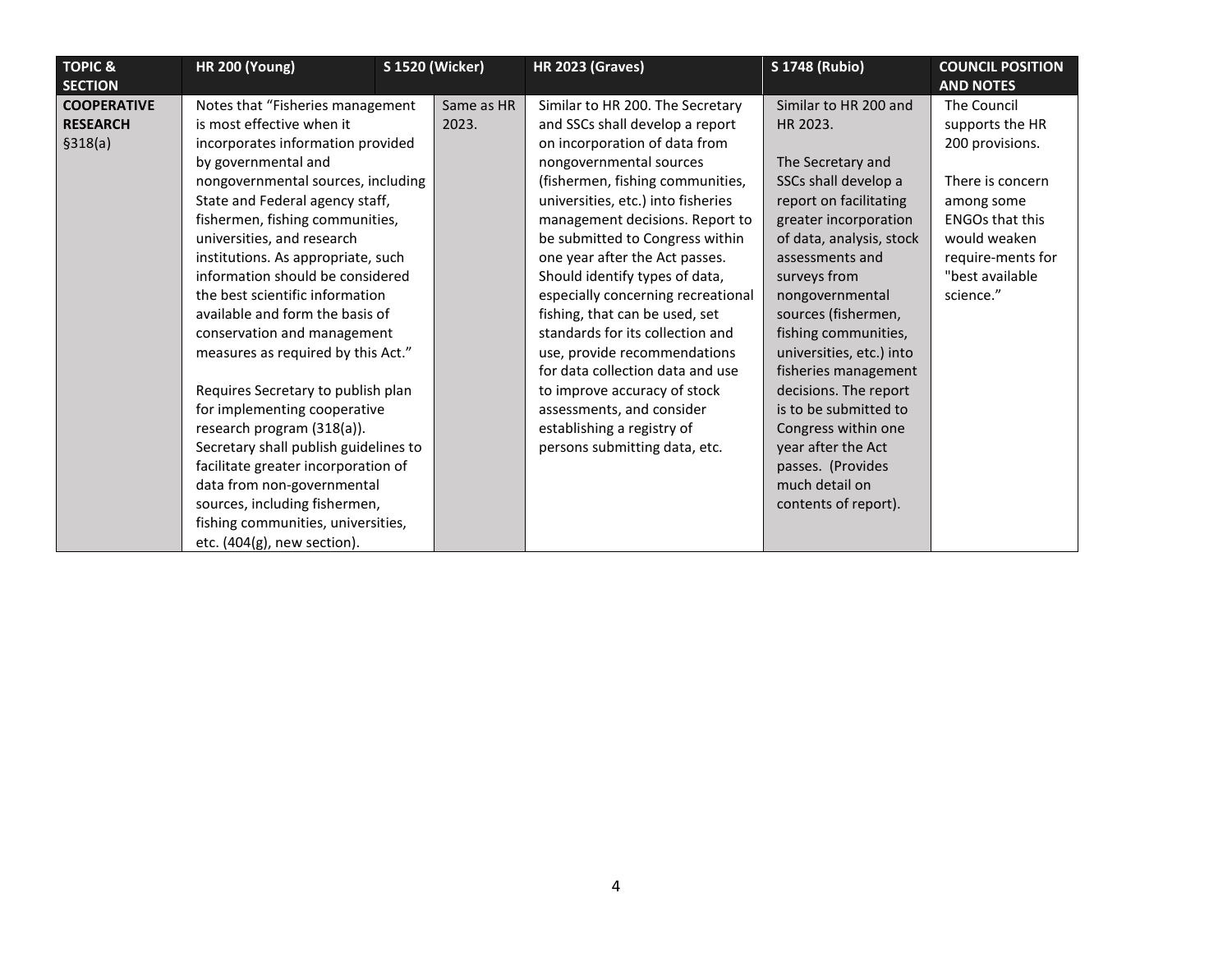| <b>TOPIC &amp;</b>                                           | <b>HR 200 (Young)</b>                                                                                                                                                                                                                                                                                                                                                                             | <b>S 1520 (Wicker)</b>                                                                                                                                                                                                                                                                                                                                                                                                     | <b>HR 2023</b> | <b>S 1748 (Rubio)</b>    | <b>COUNCIL POSITION AND</b>                                                |
|--------------------------------------------------------------|---------------------------------------------------------------------------------------------------------------------------------------------------------------------------------------------------------------------------------------------------------------------------------------------------------------------------------------------------------------------------------------------------|----------------------------------------------------------------------------------------------------------------------------------------------------------------------------------------------------------------------------------------------------------------------------------------------------------------------------------------------------------------------------------------------------------------------------|----------------|--------------------------|----------------------------------------------------------------------------|
| <b>SECTION</b>                                               |                                                                                                                                                                                                                                                                                                                                                                                                   |                                                                                                                                                                                                                                                                                                                                                                                                                            | (Graves)       |                          | <b>NOTES</b>                                                               |
| <b>COST</b><br><b>REDUCTION</b>                              | Within 1 year, Commerce shall submit<br>a report to Congress that identifies the<br>monitoring & enforcement goals for<br>each fishery; identifies methods to<br>accomplish those goals, including<br>human observers, electronic<br>monitoring, and VMS; certifies which<br>are most cost effective; and explains<br>why such most-cost-effective methods<br>are not required, if applicable.    |                                                                                                                                                                                                                                                                                                                                                                                                                            | —              | $\overline{\phantom{0}}$ |                                                                            |
| <b>DEFINITIONS:</b><br><b>CATCH</b><br>SHARE/LAPP<br>\$3(8a) | The term catch share means any<br>fishery management program that<br>allocates a specific percentage of the<br>total allowable catch for a fishery, or a<br>specific fishing area, to an individual,<br>cooperative, community, processor,<br>representative of a commercial sector,<br>or regional fishery association<br>established in accordance with section<br>303A(c)(4), or other entity. | Defines LAPP: The<br>term limited access<br>privilege program<br>means a program<br>that meets the<br>requirements of<br>section 303A of the<br>MSA.                                                                                                                                                                                                                                                                       | —              |                          | The Council generally<br>supports the catch share<br>definition in HR 200. |
| <b>DEFINITIONS:</b><br><b>OTHER</b><br>\$3(8a)               | Defines "stock assessment,"<br>"subsistence fishing," "tuna<br>species."                                                                                                                                                                                                                                                                                                                          | Defines "appropriate<br>committees of Congress" as<br>the Committee on Commerce,<br>Science, and Transportation of<br>the Senate; and the<br><b>Committee on Natural</b><br>Resources of the House of<br>Representatives. Defines<br>Council (not controversial).<br>Defines mixed-use fishery as a<br>Federal fishery in which two or<br>more of the following occur:<br>recreational, charter, or<br>commercial fishing. |                |                          |                                                                            |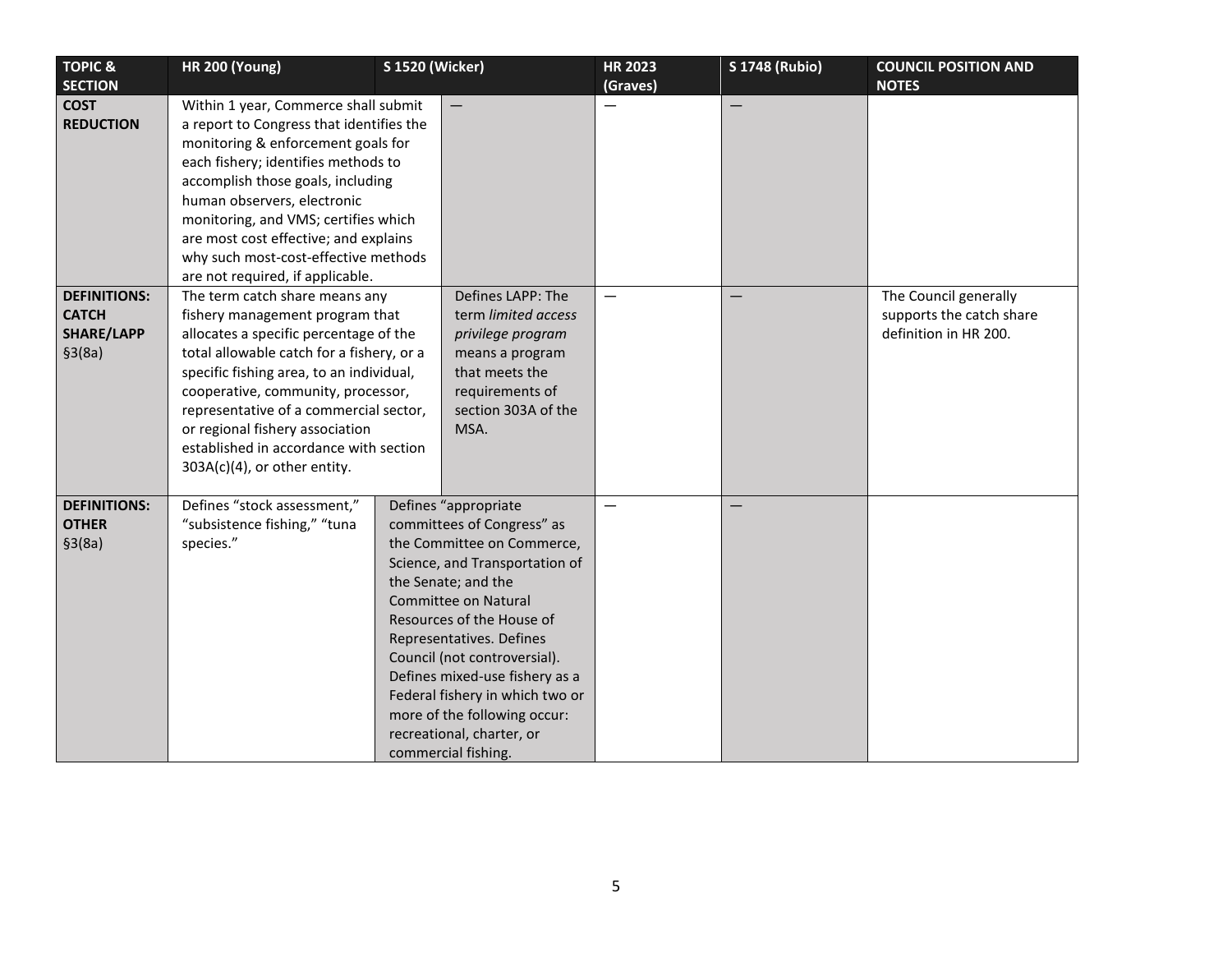| <b>TOPIC &amp;</b>  | <b>HR 200 (Young)</b>                                 | <b>S 1520 (Wicker)</b> |                          | <b>HR 2023 (Graves)</b> | <b>S 1748 (Rubio)</b>    | <b>COUNCIL POSITION AND</b>   |
|---------------------|-------------------------------------------------------|------------------------|--------------------------|-------------------------|--------------------------|-------------------------------|
| <b>SECTION</b>      |                                                       |                        |                          |                         |                          | <b>NOTES</b>                  |
| <b>DEFINITIONS:</b> | Defines "depleted" as "with respect to a stock of     |                        |                          |                         |                          | Depletion definition in HR    |
| <b>DEPLETED</b>     | fish or stock complex, that the stock or stock        |                        |                          |                         |                          | 200 is essentially the same   |
| \$3(8a)             | complex has a biomass that has declined below a       |                        |                          |                         |                          | as the current definition of  |
|                     | level that jeopardizes the capacity of the stock or   |                        |                          |                         |                          | "overfished," and therefore   |
|                     | stock complex to produce maximum sustainable          |                        |                          |                         |                          | is tied to changing the word  |
|                     | yield on a continuing basis."                         |                        |                          |                         |                          | "overfished" to "depleted."   |
| <b>DEFINITIONS:</b> | Defines ecosystem component species as a non-         |                        |                          | Same as HR 200.         |                          | The Council supported the     |
| <b>ECOSYSTEM</b>    | target, incidentally harvested stock, OR such a       |                        |                          |                         |                          | past but has not discussed it |
| <b>COMPONENT</b>    | stock that is not subject to overfishing or depleted, |                        |                          |                         |                          | recently. NOTE: "Ecosystem    |
| <b>SPECIES</b>      | and not likely to become overfished. This could       |                        |                          |                         |                          | component species" is         |
| \$302(m)(5)         | include a large number of PFMC-managed stocks         |                        |                          |                         |                          | already defined in the NS1    |
|                     | currently subject to ACLs, depending on NMFS          |                        |                          |                         |                          | guidelines as a stock that is |
|                     | interpretation.                                       |                        |                          |                         |                          | not in need of conservation   |
|                     |                                                       |                        |                          |                         |                          | or management; this could     |
|                     |                                                       |                        |                          |                         |                          | add confusion.                |
| <b>DEPLETED vs.</b> | Replaces "overfished" with "depleted" throughout.     |                        |                          |                         |                          | The Council supports this.    |
| <b>OVERFISHED</b>   |                                                       |                        |                          |                         |                          |                               |
| <b>DEPLETION:</b>   | Calls for Report to Congress to distinguish between   |                        | $\overline{\phantom{0}}$ |                         |                          | The Council supports this.    |
| <b>CAUSES</b>       | fish that are depleted due to fishing, and those that |                        |                          |                         |                          |                               |
| \$304(e)(1)         | are depleted for other reasons.                       |                        |                          |                         |                          |                               |
| <b>DISASTERS:</b>   | Requires the Secretary of Commerce to make a          |                        |                          |                         | Requires the Secretary   | Re HR 200, the Council        |
| <b>COST OF</b>      | decision regarding a disaster relief request within   |                        |                          |                         | to make a decision       | believes 30 days is too short |
| <b>RECOVERY</b>     | 90 days, and to publish the estimated cost of         |                        |                          |                         | regarding a disaster     | a timeline for a              |
| \$312(a)            | recovery from a fishery resource disaster no later    |                        |                          |                         | relief request within 90 | determination of cost.        |
|                     | than 30 days after the disaster determination is      |                        |                          |                         | days after the Secretary |                               |
|                     | made.                                                 |                        |                          |                         | receives an estimate of  |                               |
|                     |                                                       |                        |                          |                         | the economic impact of   |                               |
|                     |                                                       |                        |                          |                         | the fishery disaster.    |                               |
| <b>ELECTRONIC</b>   | In funding cooperative research, secretary shall      |                        | Same                     | Secretary shall         |                          | The Council generally         |
| <b>MONITORING</b>   | prioritize electronic catch reporting systems,        |                        | as HR                    | prioritize              |                          | supports this (HR 200).       |
|                     | improved monitoring & observer programs through       |                        | 2023.                    | electronic data         |                          |                               |
|                     | technology. (318(c))                                  |                        |                          | collection in           |                          |                               |
|                     |                                                       |                        |                          | regard to               |                          |                               |
|                     |                                                       |                        |                          | improving MRIP.         |                          |                               |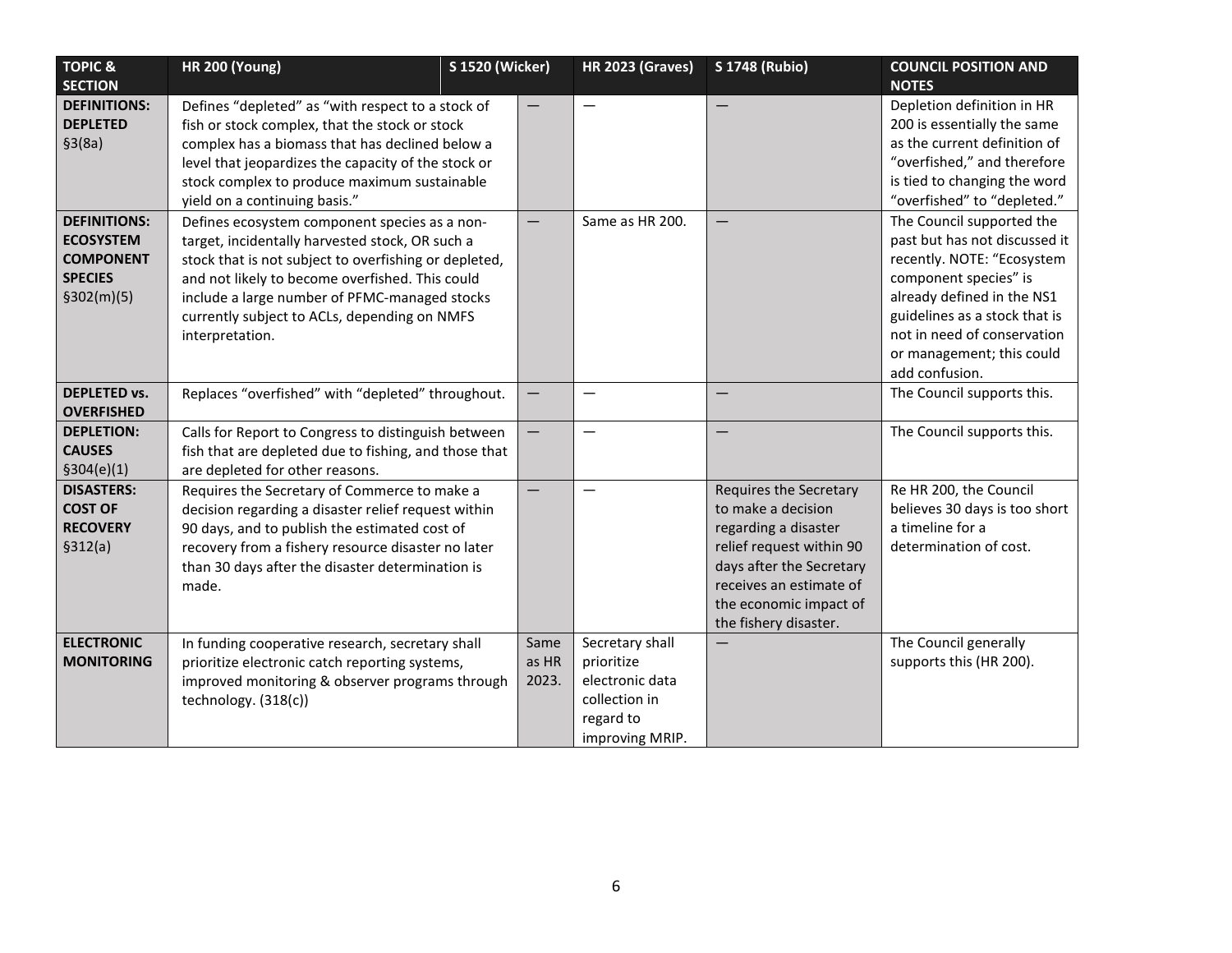| <b>TOPIC &amp;</b><br><b>SECTION</b> | <b>HR 200 (Young)</b>      | <b>S 1520 (Wicker)</b> |                    | <b>HR 2023 (Graves)</b>                                                 | <b>S 1748 (Rubio)</b> | <b>COUNCIL POSITION AND</b><br><b>NOTES</b> |
|--------------------------------------|----------------------------|------------------------|--------------------|-------------------------------------------------------------------------|-----------------------|---------------------------------------------|
| <b>EMERGENCY</b>                     | Emergency actions shall    |                        |                    |                                                                         |                       | The Council supports this.                  |
| <b>ACTIONS</b>                       | remain in effect for up to |                        |                    |                                                                         |                       |                                             |
| \$305(c)(3)(b)                       | two years (as opposed to   |                        |                    |                                                                         |                       |                                             |
|                                      | 180 days).                 |                        |                    |                                                                         |                       |                                             |
| <b>EXEMPTED</b>                      | $\qquad \qquad$            | Same as HR 2023.       |                    | Would require peer review of all                                        |                       |                                             |
| <b>FISHING</b>                       |                            |                        |                    | EFP proposals, would require all                                        |                       |                                             |
| <b>PERMITS</b>                       |                            |                        |                    | EFPs to expire after 12 months,                                         |                       |                                             |
|                                      |                            |                        |                    | and would impose a number of<br>strict procedural requirements          |                       |                                             |
|                                      |                            |                        |                    | before EFPs can be issued                                               |                       |                                             |
|                                      |                            |                        |                    | (consultation with state governors,                                     |                       |                                             |
|                                      |                            |                        |                    | minimal loss of fishing opportunity                                     |                       |                                             |
|                                      |                            |                        |                    | for existing participants, etc.). This                                  |                       |                                             |
|                                      |                            |                        |                    | section would tighten the                                               |                       |                                             |
|                                      |                            |                        |                    | requirements for EFPs, by adding a                                      |                       |                                             |
|                                      |                            |                        |                    | number of procedural hurdles as                                         |                       |                                             |
|                                      |                            |                        |                    | well as a mandatory 12-month                                            |                       |                                             |
|                                      |                            |                        |                    | expiration time. Recreational                                           |                       |                                             |
|                                      |                            |                        |                    | fishing advocates in the Southeast<br>have expressed the view that EFPs |                       |                                             |
|                                      |                            |                        |                    | are being used to "reallocate" fish                                     |                       |                                             |
|                                      |                            |                        |                    | to commercial sectors, and this                                         |                       |                                             |
|                                      |                            |                        |                    | section of H.R. 2023 appears                                            |                       |                                             |
|                                      |                            |                        |                    | designed to reduce the availability                                     |                       |                                             |
|                                      |                            |                        | and usage of EFPs. |                                                                         |                       |                                             |
| <b>FINDINGS</b>                      | $\qquad \qquad -$          | Same as HR 2023.       |                    | Adds a section stating that                                             | $\qquad \qquad$       |                                             |
|                                      |                            |                        |                    | commercial and recreational                                             |                       |                                             |
|                                      |                            |                        |                    | fishing are "fundamentally                                              |                       |                                             |
|                                      |                            |                        |                    | different activities" and require                                       |                       |                                             |
|                                      |                            |                        |                    | different management<br>approaches. This lays a foundation              |                       |                                             |
|                                      |                            |                        |                    | for exempting recreational                                              |                       |                                             |
|                                      |                            |                        |                    | fisheries from ACLs.                                                    |                       |                                             |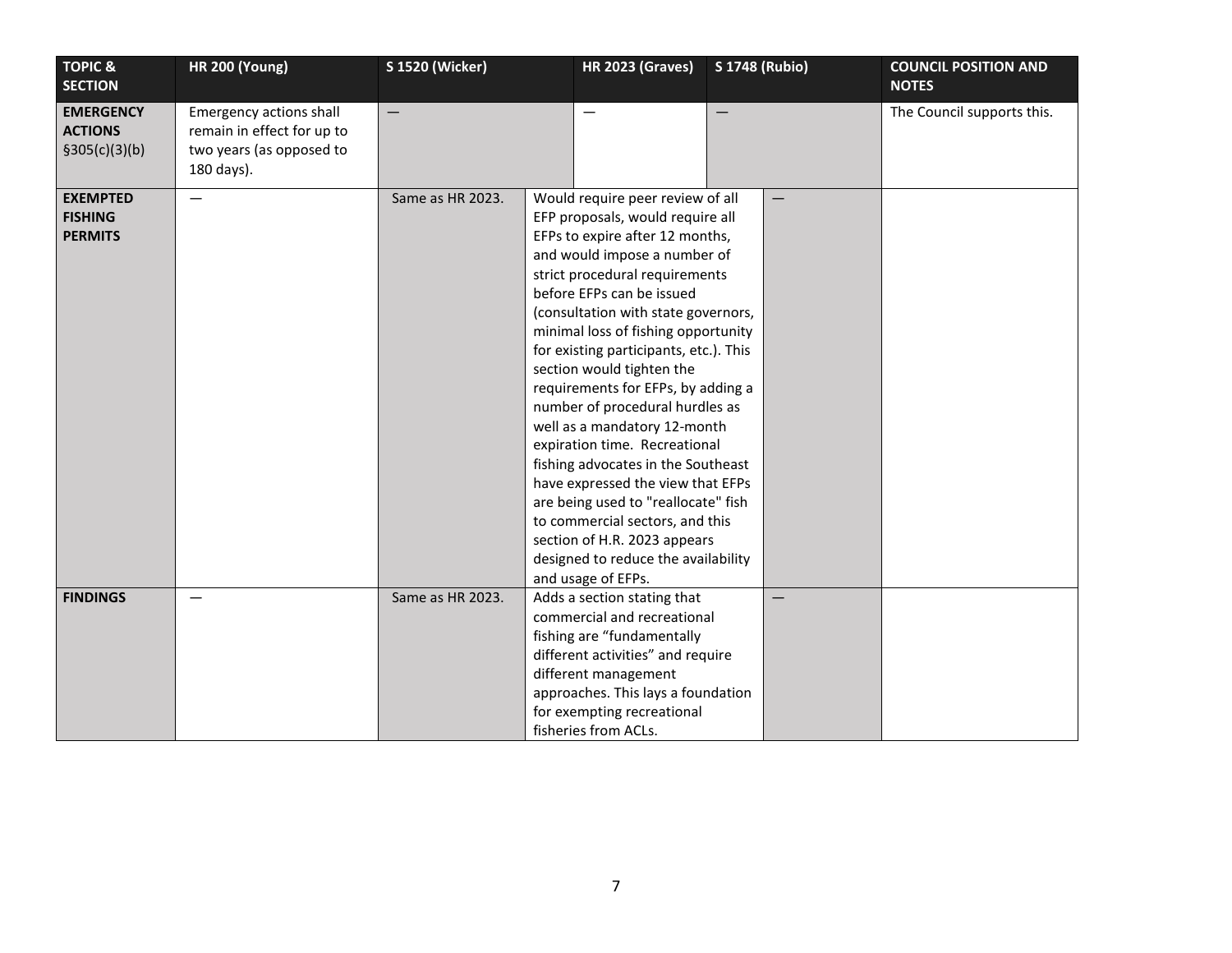| <b>TOPIC &amp;</b><br><b>SECTION</b> | <b>HR 200 (Young)</b>                                                                                                                                                                 | <b>S 1520 (Wicker)</b> |                                    | <b>HR 2023 (Graves)</b>  | <b>S 1748 (Rubio)</b> | <b>COUNCIL POSITION AND</b><br><b>NOTES</b> |
|--------------------------------------|---------------------------------------------------------------------------------------------------------------------------------------------------------------------------------------|------------------------|------------------------------------|--------------------------|-----------------------|---------------------------------------------|
| <b>FOREIGN</b><br><b>FISHING</b>     | Any fish seized from a foreign vessel<br>engaged in illegal fishing activities in<br>the EEZ shall not be considered in<br>determining the total allowable catch<br>for that fishery. |                        |                                    | $\overline{\phantom{0}}$ |                       |                                             |
| <b>LAPPS: CATCH</b>                  | Adds some clarifying details about                                                                                                                                                    |                        |                                    |                          |                       |                                             |
| <b>SHARE REVIEW</b>                  | five-year review of catch share                                                                                                                                                       |                        |                                    |                          |                       |                                             |
| \$303(a)(C)(1)(g)                    | programs.                                                                                                                                                                             |                        |                                    |                          |                       |                                             |
| <b>LAPPS: FEE</b>                    | Requires the Secretary to report                                                                                                                                                      |                        |                                    |                          |                       | The Council has not                         |
| <b>COLLECTION</b>                    | annually on the amount of fees                                                                                                                                                        |                        |                                    |                          |                       | discussed this.                             |
| <b>REPORT</b>                        | collected from limited access                                                                                                                                                         |                        |                                    |                          |                       |                                             |
| \$304(d)(2)(D)                       | privilege/community development                                                                                                                                                       |                        |                                    |                          |                       |                                             |
|                                      | programs and detail how the funds                                                                                                                                                     |                        |                                    |                          |                       |                                             |
|                                      | were spent.                                                                                                                                                                           |                        |                                    |                          |                       |                                             |
| <b>LAPPS: STUDY</b>                  |                                                                                                                                                                                       |                        | Calls for NAS study of             |                          |                       |                                             |
| <b>IN MIXED-USED</b>                 |                                                                                                                                                                                       | the use of LAPPs in    |                                    |                          |                       |                                             |
| <b>FISHERIES</b>                     |                                                                                                                                                                                       |                        | mixed-use fisheries <sup>i</sup> . |                          |                       |                                             |
| <b>NEPA/FISHERY</b>                  | Adds details on fishery impact                                                                                                                                                        |                        |                                    |                          |                       | The Council supports this.                  |
| <b>IMPACT</b>                        | statement requirement; fulfillment of                                                                                                                                                 |                        |                                    |                          |                       |                                             |
| <b>STATEMENTS</b>                    | these stipulations satisfies the                                                                                                                                                      |                        |                                    |                          |                       |                                             |
| $$303(d)(7)*$                        | requirements of NEPA, but also adds                                                                                                                                                   |                        |                                    |                          |                       |                                             |
|                                      | NEPA to list of Acts that must be                                                                                                                                                     |                        |                                    |                          |                       |                                             |
|                                      | complied with in 305(e)(1). Deletes                                                                                                                                                   |                        |                                    |                          |                       |                                             |
|                                      | requirement for fishery impact                                                                                                                                                        |                        |                                    |                          |                       |                                             |
|                                      | statement in 303(a)(9).                                                                                                                                                               |                        |                                    |                          |                       |                                             |
|                                      |                                                                                                                                                                                       |                        |                                    |                          |                       |                                             |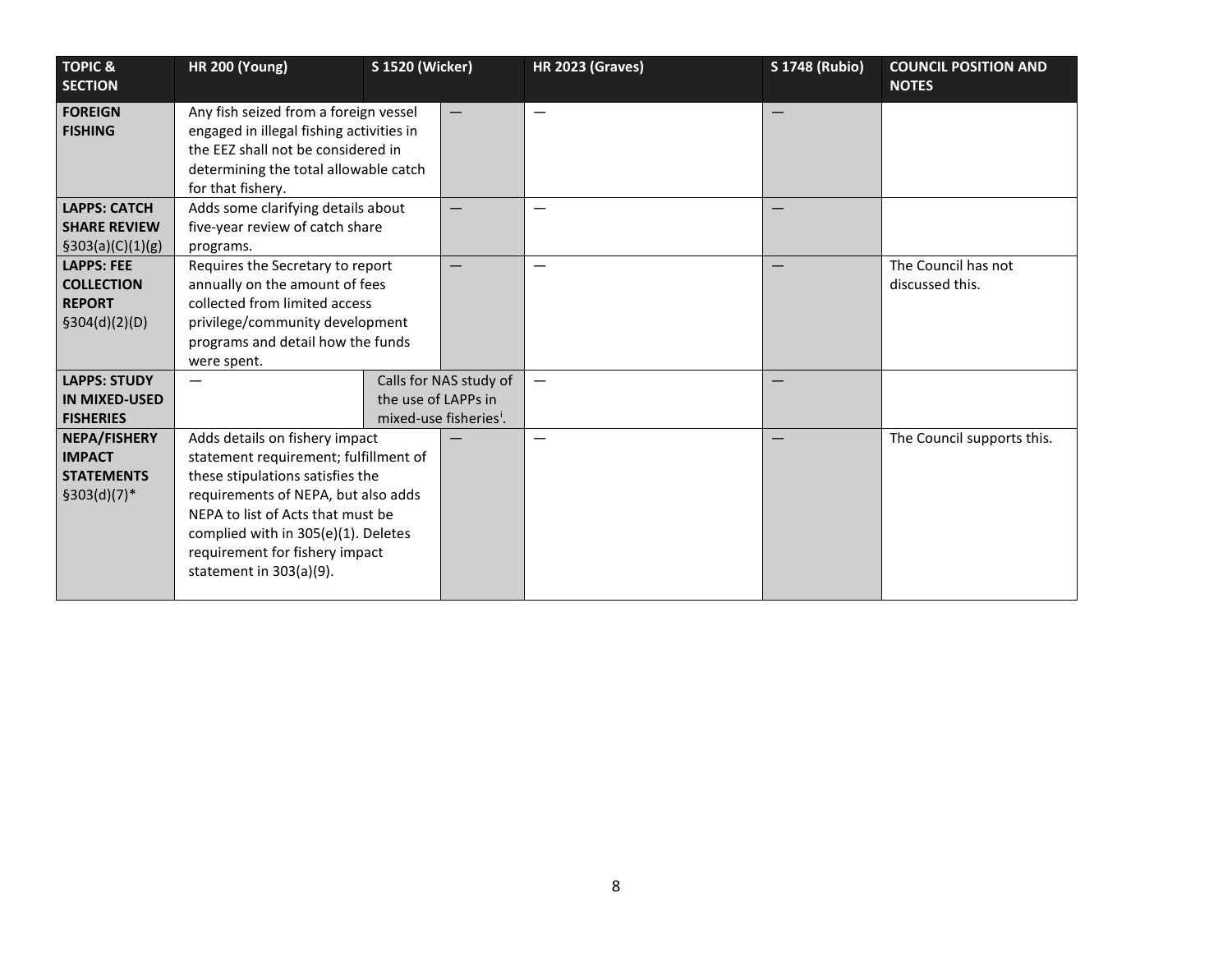| <b>TOPIC &amp;</b><br><b>SECTION</b>                          | <b>HR 200 (Young)</b>                                                                                                                                                                                                                       | <b>S 1520 (Wicker)</b>                                                          | <b>HR 2023 (Graves)</b> | <b>S 1748 (Rubio)</b> | <b>COUNCIL POSITION AND</b><br><b>NOTES</b>                                                                                                                                                                              |
|---------------------------------------------------------------|---------------------------------------------------------------------------------------------------------------------------------------------------------------------------------------------------------------------------------------------|---------------------------------------------------------------------------------|-------------------------|-----------------------|--------------------------------------------------------------------------------------------------------------------------------------------------------------------------------------------------------------------------|
| <b>OTHER</b><br><b>STATUTES</b><br>$§5*$                      | Notes that in case of conflict<br>between MSA & NMSA, MSA<br>shall control. Also notes that<br>restriction on fisheries that are<br>necessary to implement a<br>recovery plan under ESA shall be<br>done under the authority of the<br>MSA. |                                                                                 |                         | –                     | The Council supports the<br>MSA and NMSA language.<br>For the ESA, the Council<br>recommends the kind of<br><b>ESA integration with MSA</b><br>that has recently occurred<br>in Columbia River tule stock<br>management. |
| <b>PRACTICABLE VS</b><br><b>POSSIBLE</b><br>\$304(e)(4)(A)(1) | Rebuilding times shall be as short<br>as practicable (as opposed to<br>"possible")                                                                                                                                                          | The Wicker bill<br>maintains the<br>"possible" language<br>(vs. "practicable"). | Same as HR 200          |                       | The Council supports this.                                                                                                                                                                                               |
| <b>PREFERENCE TO</b><br><b>STUDENTS</b><br>$$402(e)(4)*$      | In hiring people to collect<br>information on marine<br>recreational fishing, students<br>studying water resource issues at<br>an institute of higher education<br>should be given preference.                                              |                                                                                 |                         |                       | This does not seem like an<br>appropriate requirement<br>to include in the MSA.                                                                                                                                          |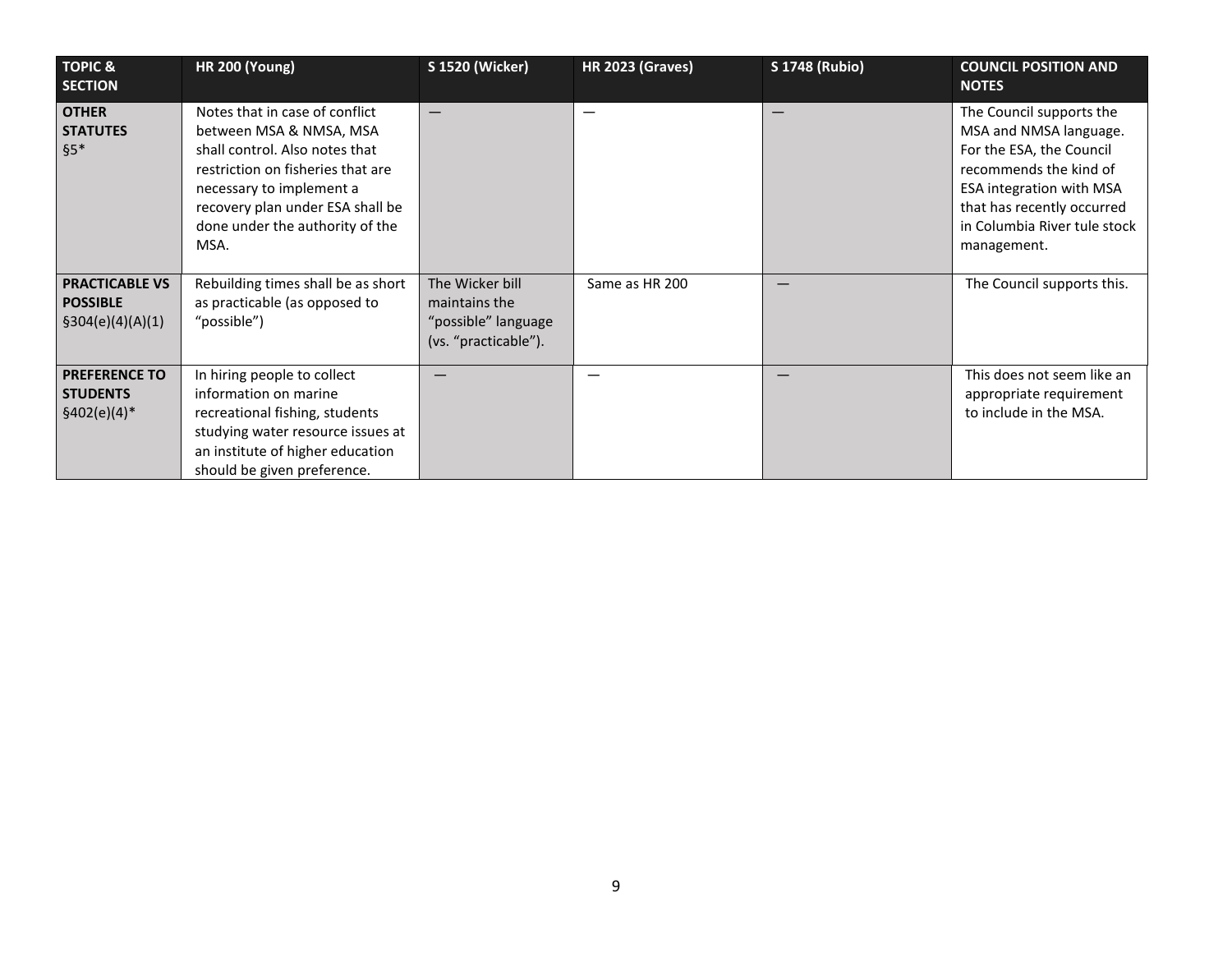| <b>TOPIC &amp;</b>                                                             | <b>HR 200 (Young)</b>                                                                                                                                                                                                                                                                                                                                                                                                                                                                                                                                                                                                                                                                            | <b>S 1520 (Wicker)</b>                                                                                                                                                                                                                                                              | <b>HR 2023 (Graves)</b>                                                                                                                                                                                                                                                                                                                                                                                                       | <b>S 1748 (Rubio)</b> | <b>COUNCIL POSITION AND</b>                                                                                                                                                                                                                                                                                                                                                                                                                                                                                                                                                                           |
|--------------------------------------------------------------------------------|--------------------------------------------------------------------------------------------------------------------------------------------------------------------------------------------------------------------------------------------------------------------------------------------------------------------------------------------------------------------------------------------------------------------------------------------------------------------------------------------------------------------------------------------------------------------------------------------------------------------------------------------------------------------------------------------------|-------------------------------------------------------------------------------------------------------------------------------------------------------------------------------------------------------------------------------------------------------------------------------------|-------------------------------------------------------------------------------------------------------------------------------------------------------------------------------------------------------------------------------------------------------------------------------------------------------------------------------------------------------------------------------------------------------------------------------|-----------------------|-------------------------------------------------------------------------------------------------------------------------------------------------------------------------------------------------------------------------------------------------------------------------------------------------------------------------------------------------------------------------------------------------------------------------------------------------------------------------------------------------------------------------------------------------------------------------------------------------------|
| <b>SECTION</b>                                                                 |                                                                                                                                                                                                                                                                                                                                                                                                                                                                                                                                                                                                                                                                                                  |                                                                                                                                                                                                                                                                                     |                                                                                                                                                                                                                                                                                                                                                                                                                               |                       | <b>NOTES</b>                                                                                                                                                                                                                                                                                                                                                                                                                                                                                                                                                                                          |
| <b>REBUILDING:</b><br><b>TIME</b><br>\$304(e)(4)(A)                            | Rebuilding may not exceed the<br>time the stock would be rebuilt<br>without fishing, plus one mean<br>generation, with exceptions for<br>biology, environmental<br>conditions, international<br>agreements, cause of depletion<br>outside the jurisdiction of the<br>Council, mixed-stock fisheries,<br>informal transboundary<br>agreements, "unusual events."<br>Rebuilding may take into account<br>predator/prey relationships. For<br>fisheries managed under an<br>international agreement,<br>rebuilding times should reflect<br>traditional participation in the<br>fishery, relative to other nations,<br>by US fishermen. Requires a<br>schedule for reviewing rebuilding<br>progress. | Same as HR 2023<br>but does not include<br>"except in cases<br>where the biology of<br>the stock of fish or<br>other<br>environmental<br>conditions dictate<br>otherwise" This<br>phrase in HR 2023<br>was believed to<br>create a loophole<br>that the drafters did<br>not intend. | Except when<br>management measures<br>under an international<br>agreement dictate<br>otherwise, rebuilding time<br>shall not exceed 10 years,<br>except when the biology<br>of the stock or other<br>environmental conditions<br>dictate otherwise, or the<br>sum of time in which the<br>stock is expected to<br>surpass its MSY biomass<br>level without fishing, and<br>the mean generation<br>time of the stock of fish". |                       | Re HR 1335, the Council<br>endorses the deletion of<br>the ten-year rebuilding<br>time requirement and<br>supports a maximum<br>standard tied to the<br>biology of the fish stock<br>(one mean generation<br>time). The Council<br>supports exceptions due to<br>changing environmental<br>conditions, depletion due<br>to international fisheries<br>outside U.S. control, and a<br>mixed stock exception that<br>would rarely be instituted.<br>The Council does not<br>support broad exceptions<br>that might be exercised<br>frequently or that might<br>weaken incentives to<br>conserve stocks. |
| <b>REBUILDING:</b><br><b>ALTERNATIVE</b><br><b>STRATEGIES</b><br>$$304(e)(8)*$ | Councils may use alternative<br>rebuilding strategies, including<br>harvest control rules and fishing<br>mortality targets.                                                                                                                                                                                                                                                                                                                                                                                                                                                                                                                                                                      |                                                                                                                                                                                                                                                                                     |                                                                                                                                                                                                                                                                                                                                                                                                                               |                       |                                                                                                                                                                                                                                                                                                                                                                                                                                                                                                                                                                                                       |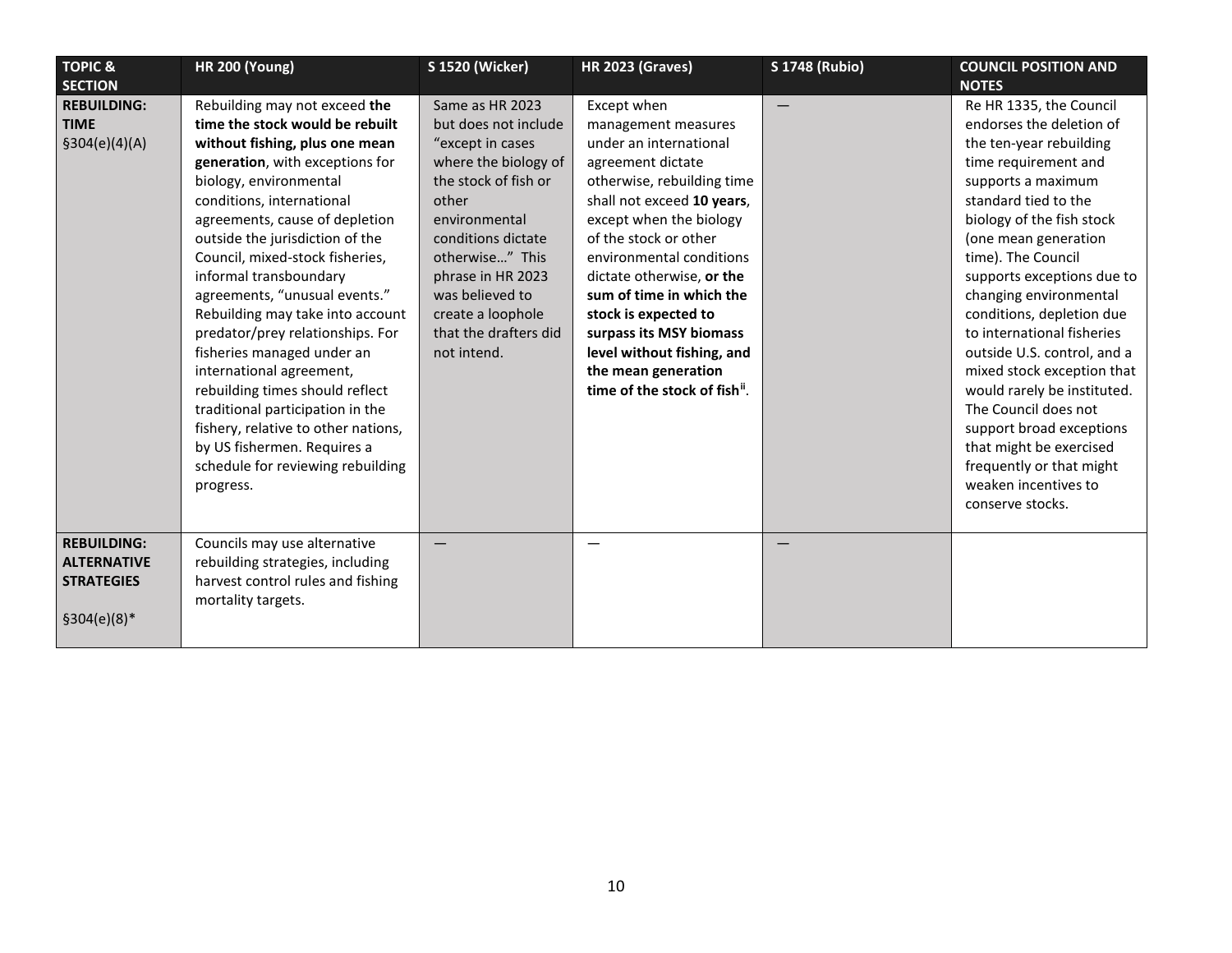| <b>TOPIC &amp;</b><br><b>SECTION</b>                                             | <b>HR 200 (Young)</b>                                                                                                                                                                                                                                                                                                              | <b>S 1520 (Wicker)</b>                                                                                               | <b>HR 2023 (Graves)</b>                                                                                                                                                                                                                                                                                                           | <b>S 1748 (Rubio)</b>          | <b>COUNCIL POSITION AND</b><br><b>NOTES</b>                                                                                                                                                                                        |
|----------------------------------------------------------------------------------|------------------------------------------------------------------------------------------------------------------------------------------------------------------------------------------------------------------------------------------------------------------------------------------------------------------------------------|----------------------------------------------------------------------------------------------------------------------|-----------------------------------------------------------------------------------------------------------------------------------------------------------------------------------------------------------------------------------------------------------------------------------------------------------------------------------|--------------------------------|------------------------------------------------------------------------------------------------------------------------------------------------------------------------------------------------------------------------------------|
| <b>REBUILDING:</b><br><b>ENDING</b><br>$$304(e)(9)*$<br>p. 83                    | Councils may end<br>rebuilding program if the<br>Council's SSC determines<br>and the Secretary agrees<br>that a fishery is not<br>depleted, either within two<br>years of the effective date<br>of a relevant FMP,<br>amendment or regulation,<br>or within 90 days after the<br>next stock assessment<br>after the determination. |                                                                                                                      | —                                                                                                                                                                                                                                                                                                                                 |                                | The Council recommends<br>language specifying that<br>stocks later determined<br>never overfished should<br>not be held to rebuilding<br>provisions, a matter not<br>specifically addressed by<br>this language.                   |
| <b>RECREATION:</b><br><b>REGISTRATION</b>                                        |                                                                                                                                                                                                                                                                                                                                    | Same as HR 2023.                                                                                                     | Would require Secretary to<br>create partnerships with<br>states and issue guidance,<br>to improve state angler<br>registration programs.<br>Would require biennial<br>reports to Congress, and<br>would allocate a portion of<br>MRIP funding to state<br>grants for the purpose of<br>improving rec fishing data<br>collection. |                                |                                                                                                                                                                                                                                    |
| <b>RECREATION:</b><br><b>DATA</b><br><b>COLLECTION</b><br>$401(g)(4)*$<br>p. 128 | Requires Federal-state<br>partnerships to develop<br>best practices for<br>implementing recreational<br>fishery data collection<br>programs, and create a<br>grant program to States to<br>improve these programs,<br>and require a National<br>Research Council study of<br>recreational fisheries data<br>survey methods.        | Generally the same as HR<br>200, but adds funds from<br>Saltonstall-Kennedy<br>program to implement<br>this section. | Generally the same as HR<br>200, but adds funds from<br>MRIP program to<br>implement this section.                                                                                                                                                                                                                                | See "cooperative<br>research." | The Council has generally<br>supported the use of<br>cooperative research when<br>collected and used in a<br>scientifically rigorous<br>manner, but may have<br>concerns regarding<br>mandates on use of certain<br>types of data. |
| <b>TOPIC &amp;</b><br><b>SECTION</b>                                             | <b>HR 200 (Young)</b>                                                                                                                                                                                                                                                                                                              | <b>S 1520 (Wicker)</b>                                                                                               | <b>HR 2023 (Graves)</b>                                                                                                                                                                                                                                                                                                           | <b>S 1748 (Rubio)</b>          | <b>COUNCIL POSITION AND</b><br><b>NOTES</b>                                                                                                                                                                                        |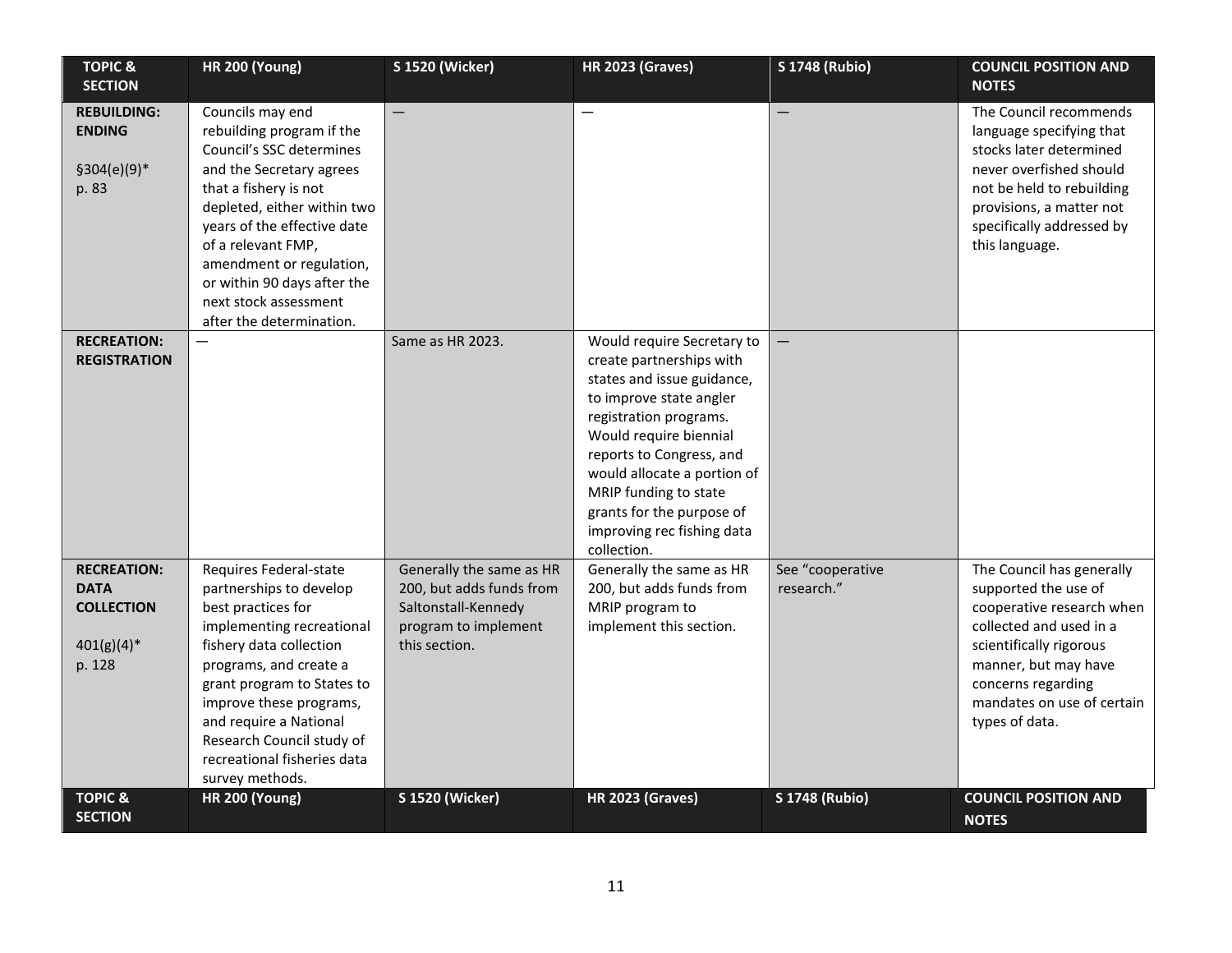| <b>RECREATION:</b>  |                                                       | Same as HR 2023.      |                                   | Secretary shall consider and implement    | Same as HR |                              |
|---------------------|-------------------------------------------------------|-----------------------|-----------------------------------|-------------------------------------------|------------|------------------------------|
| <b>NAS REPORT</b>   |                                                       |                       |                                   | recommendations of the NAS in "Review     | 2023.      |                              |
|                     |                                                       |                       |                                   |                                           |            |                              |
| <b>ON MRIP DATA</b> |                                                       |                       |                                   | of the Marine Recreational Information    |            |                              |
|                     |                                                       |                       | Program" report (2017), including |                                           |            |                              |
|                     |                                                       |                       |                                   | prioritizing the evaluation of electronic |            |                              |
|                     |                                                       |                       |                                   | data collection, including                |            |                              |
|                     |                                                       |                       |                                   | smartphone applications, electronic       |            |                              |
|                     |                                                       |                       |                                   | diaries for prospective data collection,  |            |                              |
|                     |                                                       |                       |                                   | and an Internet website option for panel  |            |                              |
|                     |                                                       |                       |                                   | members or for the public; evaluating     |            |                              |
|                     |                                                       |                       |                                   | whether the design of MRIP for the        |            |                              |
|                     |                                                       |                       |                                   | purposes of stock assessment is           |            |                              |
|                     |                                                       |                       |                                   | compatible with the needs of in-season    |            |                              |
|                     |                                                       |                       |                                   | management of ACLs; and, if not,          |            |                              |
|                     |                                                       |                       |                                   | determine an alternative method for in-   |            |                              |
|                     |                                                       |                       |                                   | season management. Secretary must         |            |                              |
|                     |                                                       |                       |                                   | submit report to Congress.                |            |                              |
| SALTONSTALL-        |                                                       | Uses S/K funds to     |                                   |                                           |            | The Council has not          |
| <b>KENNEDY</b>      |                                                       | improve MRIP program. |                                   |                                           |            | specifically addressed this  |
| <b>FUNDS</b>        |                                                       |                       |                                   |                                           |            | issue.                       |
| <b>STOCK</b>        | Secretary must publish plan to conduct stock          |                       |                                   | Essentially the same as HR 200 (which     |            | The Council has opposed      |
| <b>ASSESSMENTS</b>  | assessments for all stocks of fish under an FMP. For  |                       |                                   | took its language from a previous Rubio   |            | previous versions of this    |
|                     | each previously-assessed stock, the plan should       |                       |                                   | bill). Adds that proceeds from fines may  |            | requirement based on the     |
| 404(e) (new         | establish a reasonable schedule for updating the      |                       |                                   | be used to fund stock assessments,        |            | fact that it would require a |
| section)            | assessment.                                           |                       |                                   | surveys, and data collection. And instead |            | great deal of new science    |
|                     |                                                       |                       |                                   | of two years, the Secretary has one year  |            | and reporting that would     |
|                     | Subject to appropriations, require completion of a    |                       |                                   | to complete the plan.                     |            | require more staff and       |
|                     | new stock assessment or update every five years, or   |                       |                                   |                                           |            | funding, and could reduce    |
|                     | as specified by the Secretary. For unassessed stocks, |                       |                                   |                                           |            | flexibility.                 |
|                     | establish a reasonable schedule and require an        |                       |                                   |                                           |            |                              |
|                     | assessment within 3 years or as specified by the      |                       |                                   |                                           |            |                              |
|                     | Secretary. Identify data, esp. concerning             |                       |                                   |                                           |            |                              |
|                     | recreational fishing, that would reduce uncertainty,  |                       |                                   |                                           |            |                              |
|                     | and whether could be provided through cooperative     |                       |                                   |                                           |            |                              |
|                     | research. Stock assessments not necessary if          |                       |                                   |                                           |            |                              |
|                     | Secretary determines such. Plan must be issued        |                       |                                   |                                           |            |                              |
|                     | within 2 years after enactment of Act.                |                       |                                   |                                           |            |                              |